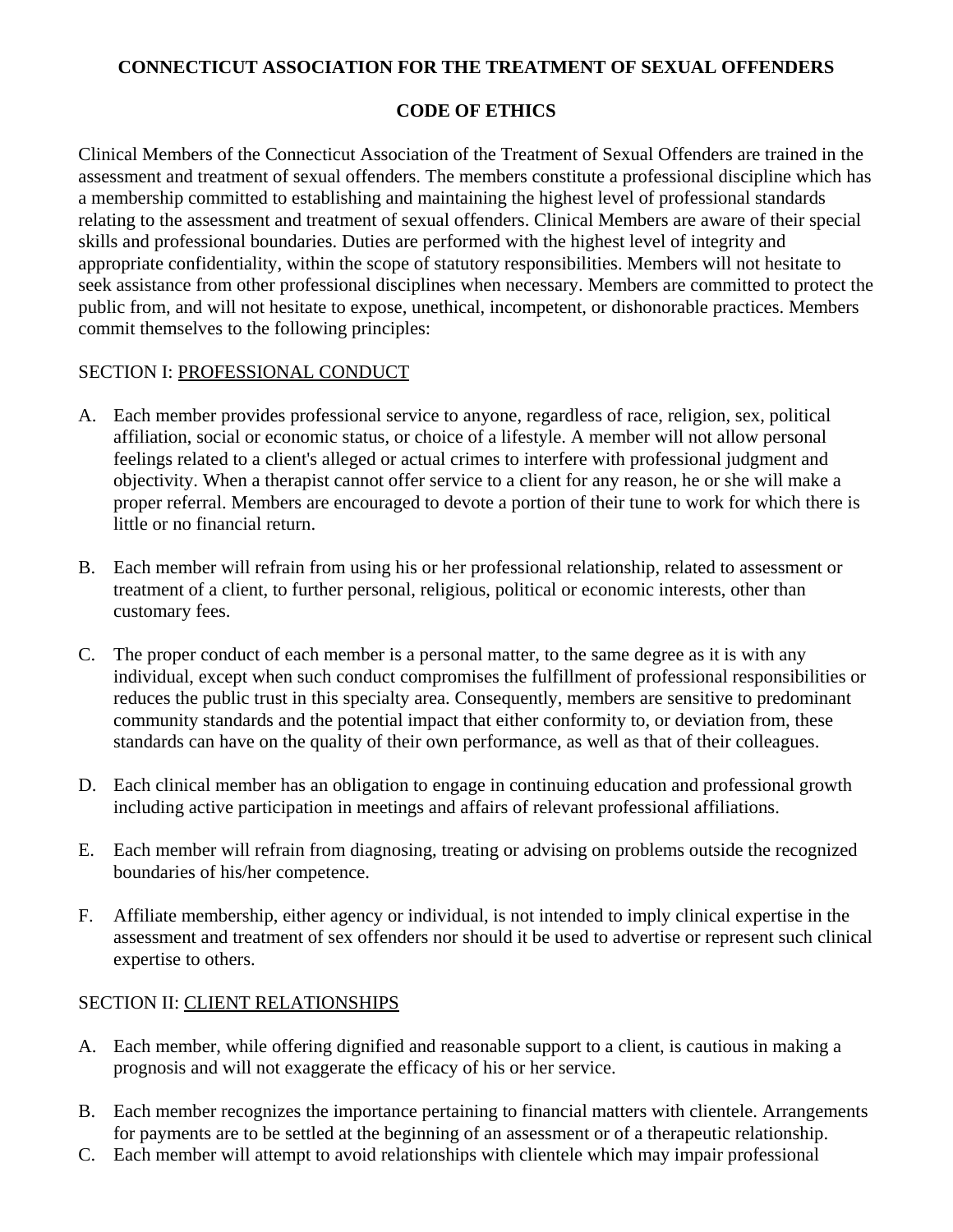judgment or pose a risk of exploiting them. Examples of such relationships include, but are not limited to, the following: Treatment of the clinician's family members, close friends, employees, or supervisees.

- D. Sexual intimacy with clientele is unethical, during treatment and for a period of ten years following treatment.
- E. A member shall conclude service to clientele and the professional relationship with them when service and the professional relationship is no longer required, no longer serves the client's needs or interest, or is no longer appropriate because of risk management issues.
- F. Each member who serves the clients of a colleague during a temporary absence or emergency will serve those clients with the same consideration of that afforded any client.
- G. In their professional role, members will avoid any action which will violate or diminish the legal and civil rights of clients or others who may be affected by their actions.

# SECTION III: CONFIDENTIALITY

- A. Members keep records of each client, storing them in such a way as to ensure safety and confidentiality in accordance with the highest professional and legal standards.
- B. Each member is responsible for informing clients of the limits of confidentiality. Clients should be informed of any circumstances which may trigger an exception to the agreed upon confidentiality. The client being evaluated or treated then has the option of deciding what information to reveal and what risks to confidentiality he or she may wish to bear.
- C. Members in criminal justice settings, or elsewhere, should inform all parties with whom they are working of the level of confidentiality which applies. They should clarify any circumstances which would constitute exceptions to confidentiality, in advance of the service being rendered. Each member should be clear to the client regarding any "conflicts of interests" or dual-client relationships which effect their current relationship with a client.
- D. Written permission shall be granted by the clients or legal guardian before any data may be divulged to other parties.
- E. Members shall abide by standards defined by state and federal laws on confidentiality and disclosure of information.
- F. When responding to an inquiry for information and when a written release by the client is obtained, written and oral reports should present data germane to the purpose of the inquiry. Every effort should be made to avoid an undue invasion of privacy for the client.
- G. As noted above, information is not communicated to others without this consent, unless the following circumstances occur:
	- 1. There exists a clear and immediate danger to person(s) from the client.
	- 2. There is an obligation, depending upon one's profession, to comply with specific statutes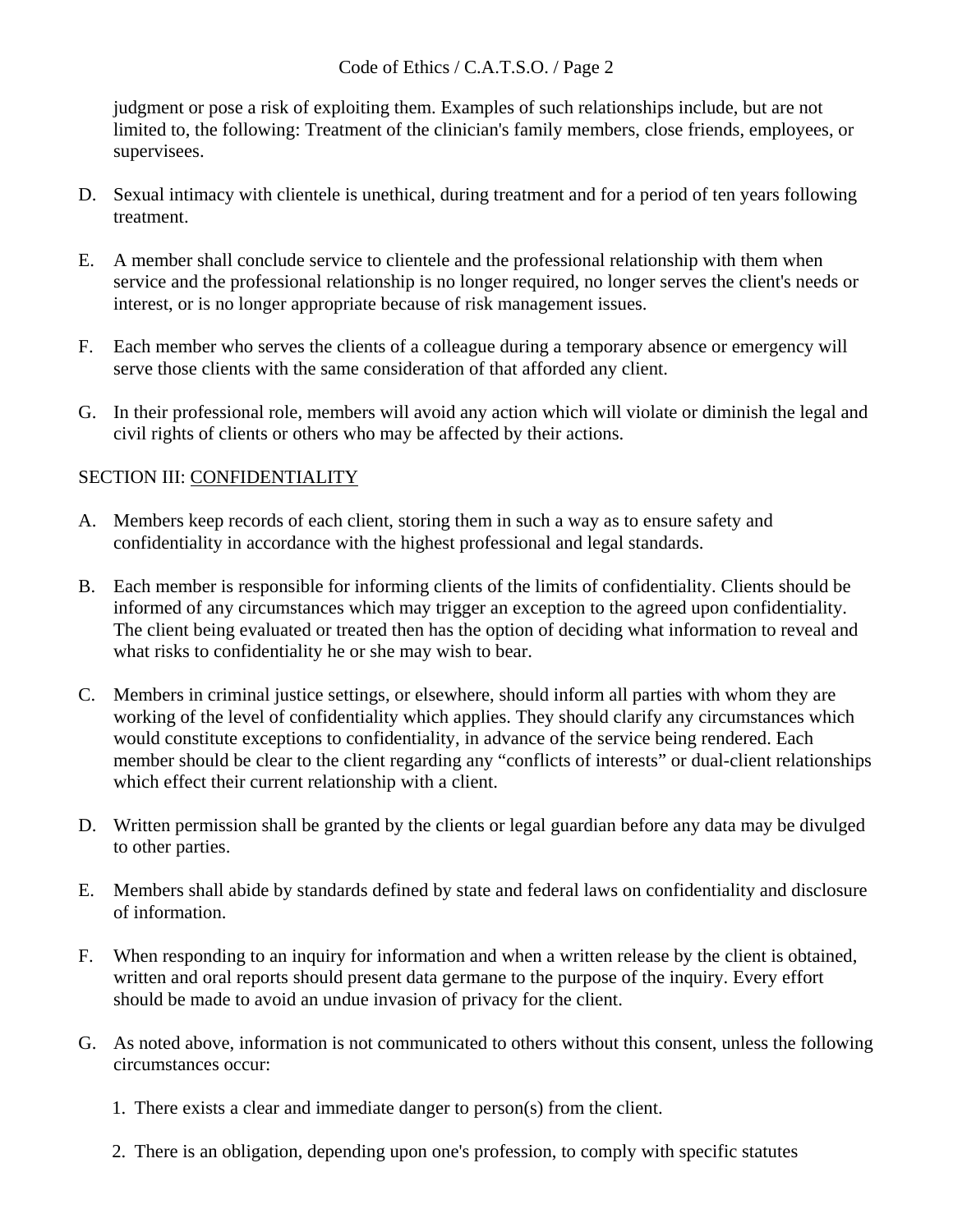requiring reports of suspected abuse to authorities. Each member is responsible for becoming fully aware of all statutes which pertain to the conduct of his or her professional practice.

### SECTION IV: ASSESSMENTS

- A. Members make every effort possible to promote the client's victim-free behavior while, at the same time, acting in the best interest of the client, so long as others are not placed at identifiable risk. They guard against the misuse of assessment data. They respect their client's rights to know the results, the interpretations made and the basis for the conclusions and recommendations. They endeavor to ensure that assessment techniques are used appropriately by others as well.
- B. Unless the client agrees to an exception in advance, each member respects the right of the client to have a full explanation of the nature and purpose of the techniques, and any foreseeable side effects of the assessment, in language which the client is able to understand. Prior to the assessment being initiated, clinical members should present this written explanation to the client of his/her rights, as defined by the treatment program, for his/her signature.
- C. The responsible use of assessment measures is of paramount concern and a serious responsibility of each member. Assessments regarding a person's degree of sexual dangerousness, suitability for treatment, or other forensic referral questions shall not be determined solely on the basis of one assessment device. Rather, such data must be properly integrated within a comprehensive assessment, components of which are determined by a person who has specific training and expertise in making such assessments.
- D. Assessment should not be used to confirm or deny whether an event or crime has taken place.
- E. In reporting assessment results, members indicate any reservations that might exist regarding validity or reliability because of the circumstances of the assessment or the absence of comparative norms for the person who is being tested. In other words, each member endeavors to ensure that assessment results and interpretations are not misunderstood or misused by others. Proper qualifications will be made with regard to prediction and "generalizability-of-data" issues, in order to not mislead the consumer of the report.
- F. Since it is not within the professional competence of members to offer conclusions on matters of law, unless they are trained to do so, members should resist pressure to offer such conclusions (E.g., while it would be appropriate to address an issue regarding the probability of a client committing certain criminal acts within a certain period of time, it would be inappropriate to state that "an individual is too dangerous to be released.")
- G. Each member should be very cautious in offering predictions of criminal behavior for use in imprisoning or releasing individuals. If a member decides that it is appropriate, on the basis of a thorough evaluation, in a given case to provide a prediction of criminal behavior, he or she should clearly specify:
	- 1. The acts being predicted.
	- 2. The estimated probability that these acts will occur during a given period of time, and the facts on which these predictive judgments are based.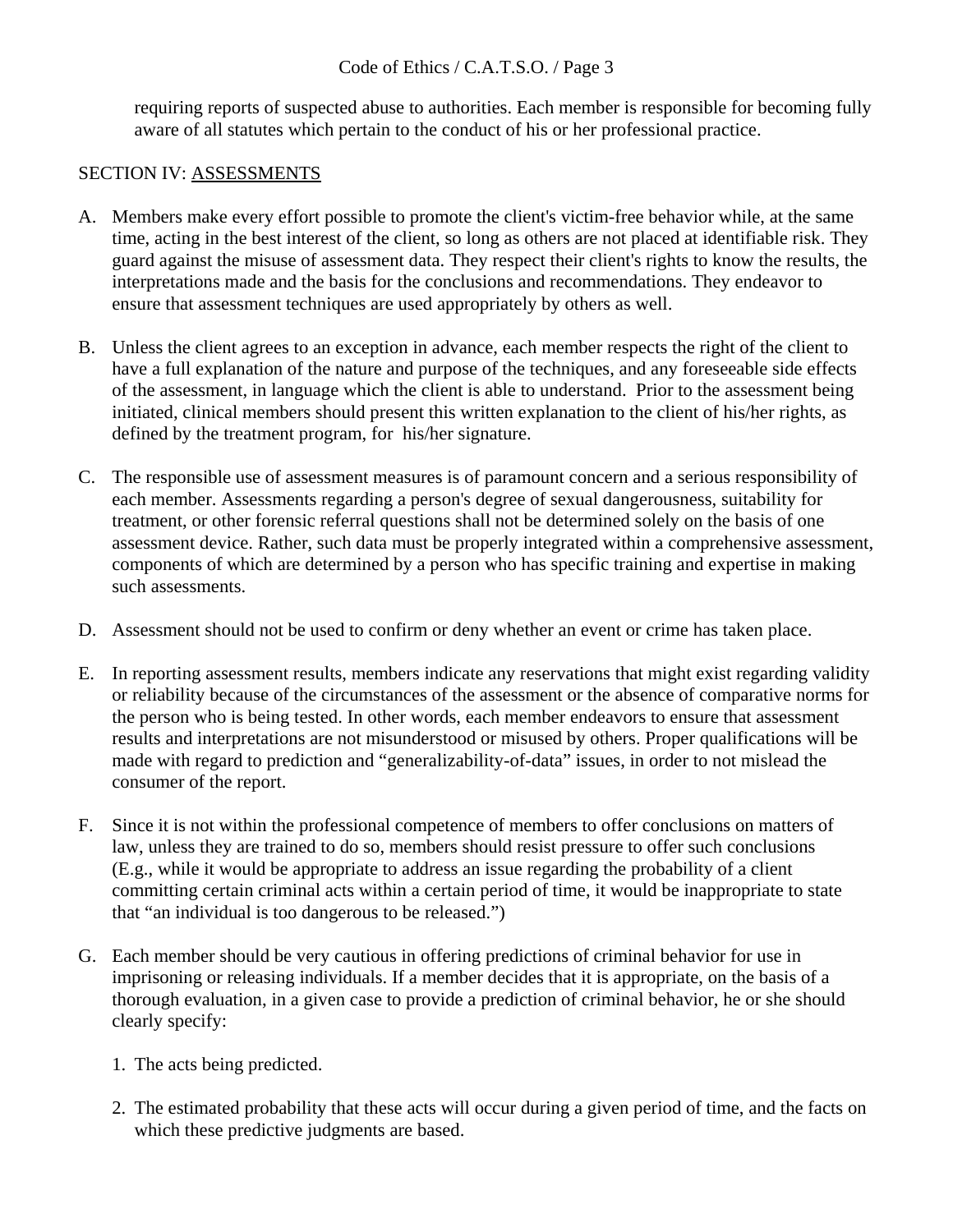H. Each member should be thoroughly familiar with the assessment or treatment procedures and data used by another member before providing any public comment or testimony pertaining to the validity, reliability or accuracy of such information.

# SECTION V: PROFESSIONAL RELATIONSHIPS

- A. Each member will refrain from knowingly offering services to a client who is in treatment with another professional without initial consultation among both parties involved.
- B. Each member will act with proper regard for the needs, special competencies, and perspectives of not only colleagues who treat sexual abusers, but other professionals as well.
- C. Each member is encouraged to affiliate with professional groups, clinics, or agencies operating in the assessment and treatment of sexual offenders. Similarly, interdisciplinary contact and cooperation are encouraged.
- D. Each member will neither offer nor accept payment for referrals.

## SECTION VI: RESEARCH AND PUBLICATION

- A. Each member is obligated to protect the welfare of his/her research subjects. Provisions of the human subjects experimentation policy shall prevail, as specified by the Department of Health, Education and Welfare guidelines.
- B. Each member will carefully evaluate the ethical implications of possible research and have full responsibility to ensure that ethical practices are enforced in conducting such research.
- C. The practice of informed consent prevails. The research participant shall have full freedom to decline to participate in, or withdraw from the research, at any time without any prejudicial consequences.
- D. The research participant shall be protected from physical and mental discomfort, harm and danger that may result from research procedures to the greatest degree possible.
- E. Publication credit is assigned to those who have contributed to a publication in proportion to their contribution, and in accordance with customary publication practices.

## SECTION VII: SPECIAL PROCEDURES

A. Biomedical Treatment (Adapted from the Standards of Care for the Treatment of Sex Offenders, Association for the Treatment of Sexual Abusers): Treatment providers follow the Principles of Biomedical Treatment, as adopted by the Association for the Treatment of Sexual Abusers.

# Specifically:

"The physician prescribing medication to a person for the purpose of altering the paraphiliac fantasies and the control of these fantasies must warn the patient of possible side effects and negative complications which may arise. The physician should conduct routine relevant blood chemistries and routine physical examination to ensure that any medications which are given are not contraindicated given the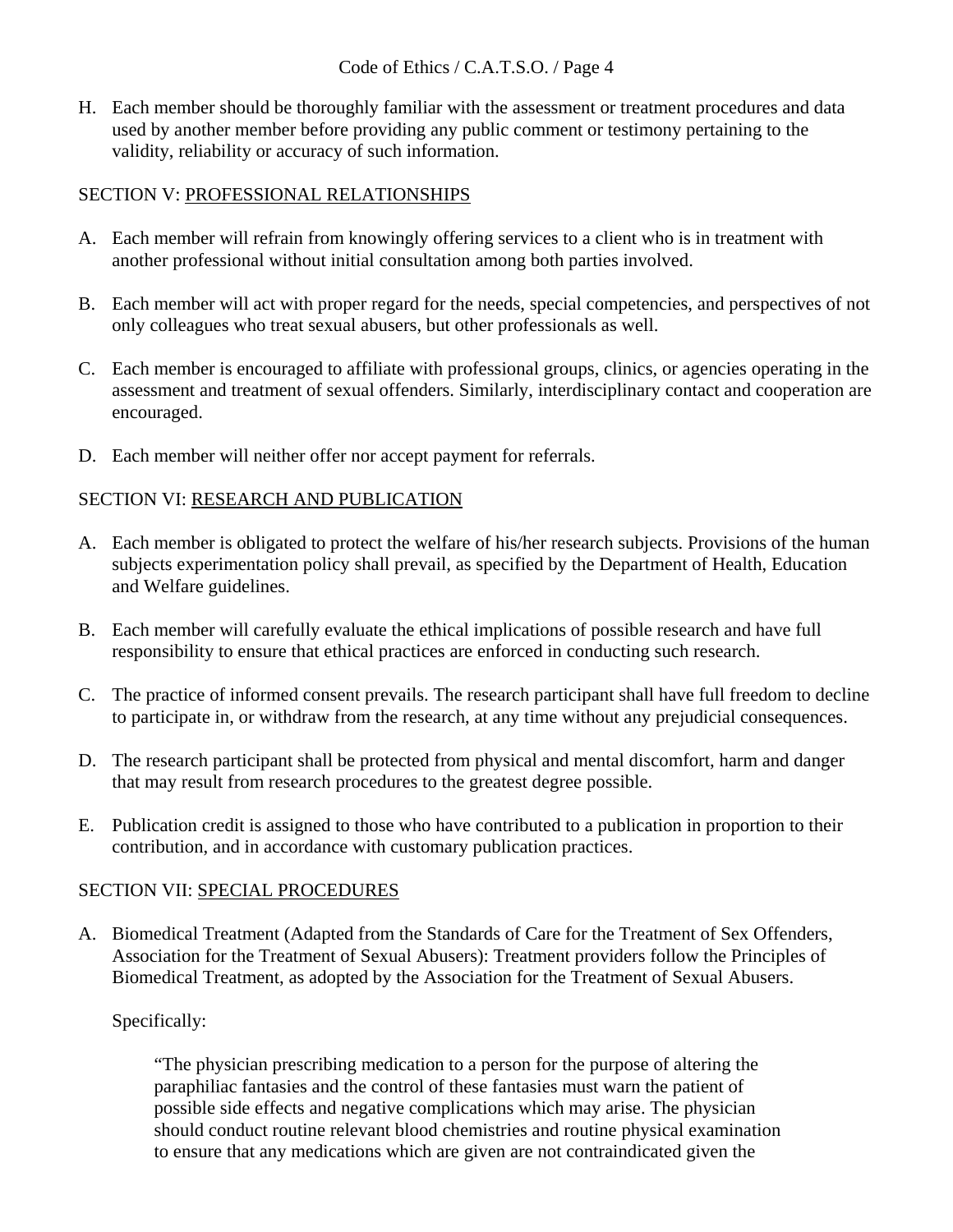patient's medical condition . . . The clinician making recommendation for biomedical treatment will have known the patient for such time as needed for an adequate assessment and diagnosis of the condition. Since many medications which have been found useful for treating sex offenders have not been federally approved for that specific purpose, physicians would carefully document the rationale for compassionate use of this medication in treating a given patient. The patient should also be aware of this exception and fully consent to this procedure with a written document and a signature of consent."

"Lastly, with the advent of effective chemotherapies which alter the eroto-sexual response, the necessity of psychosurgeries has been rendered archaic and barbaric." (From Principle 13, Standards of Care for the Treatment of Sex Offenders, A.T.S.A.).

### DEFINITIONS:

"Biomedical treatment refers to the use of pharmacological treatment or psychosurgery formed for the purpose of altering the eroto-sexual fantasies or the sexual impulses."

"Chemotherapy has included (but not limited to) the use of antiandrogens, antidepressants, antianxiety, antiepileptic or other medication appropriate to treat the medically defined organic basis of the paraphiliac fantasy, behavior and impulse control."

"Biomedical surgical treatment could involve brain surgery to correct temporal lobe seizures, castrations, etc. With the advent of effective chemotherapies which alter the eroto-sexual response, the necessity of psychosurgeries has been rendered archaic and barbaric."

- B. Plethysmography: CATSO providers using the plethysmograph as part of their assessment armamentarium and treatment regimen will adhere to Section IV, Assessments, above. Providers shall adhere to A.T.S.A. Guidelines for use of penile plethysmograph (The ATSA Practitioners Handbook, pp. 11-14). Providers using the plethysmograph will have had specialized training in its use and in the collection and interpretation of data. The usefulness of the plethysmograph with sex offenders is currently under investigation; therefore, prudence dictates a very limited use of this instrument for treatment and assessment purposes.
- C. Sex Offender Specific Polygraph Examination: Use of the polygraph by C.A.T.S.O. providers should be guided by three considerations: (1) Scientific questions about the validity and reliability of this instrument; (2) Ethical concerns about appropriate treatment of examination subjects; (3) Legal constraints about its use. The Sex Offender Specific Polygraph Examination means the employment of any instrumentation used for detecting deception or verifying the truthfulness of any person under supervision and/or treatment for the commission of a sexual offense. The Sex Offender Specific Polygraph Examination is specifically intended to assist in the treatment and supervision of sex offenders (adapted from Recommended Guidelines of Clinical Polygraph Examination of Sex Offenders, Texas Council on Sex Offender Treatment, 1996). C.A.T.S.O. providers using Sex Offender Specific Polygraph Examinations as part of their programs must abide by the following practice guidelines.

1. Qualifications of Examiners: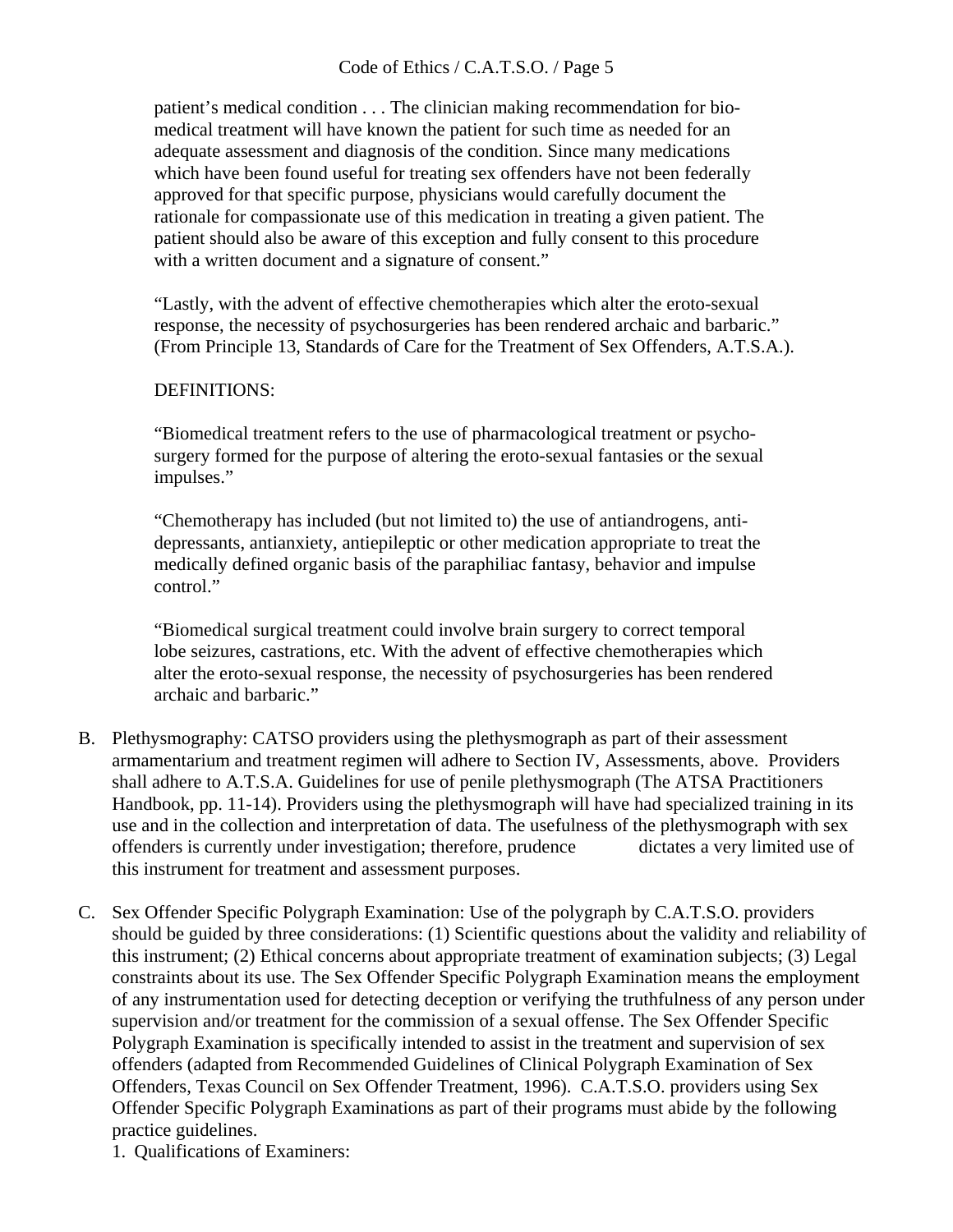C.A.T.S.O. providers administering the Sex Offender Specific Polygraph Examination must be certified for the use of the polygraph and be members in good standing with the American Polygraph Association. C.A.T.S.O. providers who wish to incorporate this methodology into their treatment programs must use polygraph examiners who are members in good standing with the American Polygraph Association and knowledgeable with regard to assessment and treatment of sexual offenders. Individual examiners should coordinate the examination with the subject's treatment provider and should not be providing clinical treatment to the person who is undergoing a Sex Offender Specific Polygraph Examination.

2. Methodology:

Polygraph methodology must follow the most current guidelines provided by the Association for the Treatment of Sexual Abusers: for example. Appendix C: Polygraph Examinations: Ethical Standards and Principles for the Management of Sexual Abusers, 1<sup>st</sup> Revision, Association for the Treatment of Sexual Abusers, 1997; Recommended Guidelines for Clinical Polygraph Examination of Sex Offenders, Texas Council on Sex Offender Treatment, 1996.

- 3. Categories of Sex Offender Specific Polygraph Examinations:
	- a. Specific Issue examinations under indictment or pending court action. To date, the polygraph has not been shown to be a reliable instrument in determining guilt or innocence in judicial settings. Therefore, C.A.T.S.O. recommends that members not use the polygraph for this purpose.
	- b. Disclosure Examinations within a treatment context following adjudication. These examinations are designed to assist in evaluating denial and to enhance the effectiveness of treatment and supervision (adapted from Appendix C cited above). These examinations should be used within an overall context of accepted methodology for sex offender specific treatment.
	- c. Sexual History Examinations within a treatment context following adjudication. This is "a thorough examination of an abuser's lifetime sexual history" (excerpted from Appendix C above). Examiners must use caution when requiring clients to undergo sexual history examinations. C.A.T.S.O. recommends that members not use the polygraph for verification of sexual history until there are legislative changes which protect examinees from self-incrimination (for example, as of July 1998, Connecticut lacked a use immunity statute that protects examinees from prosecution for sexual crimes disclosed during polygraph examination). Also, Connecticut's child abuse reporting law requires providers to report sexual abuse of child victims whose identities are revealed.
	- d. Maintenance /Monitoring Examinations.

These are periodic examinations of an examinee's compliance with treatment and/or probation or parole restrictions. Such examinations should be used only in conjunction with other monitoring methods.

- 4. Persons Who Should Not Be Tested:
	- a. Individuals who refuse to sign a release of information to the supervising authority.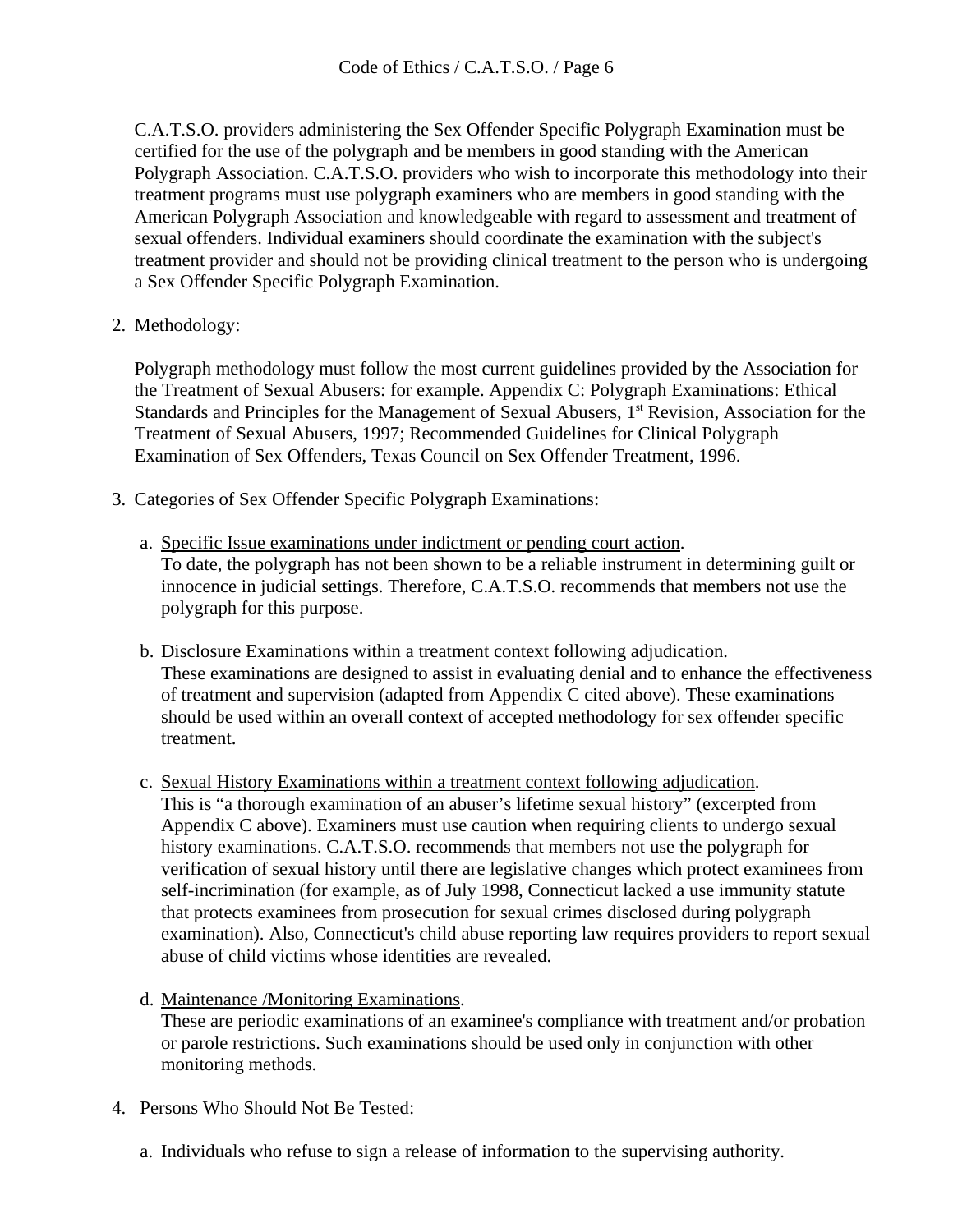- b. Individuals who refuse to answer any type of question during the examination.
- c. Individuals who are extremely overweight.
- d. Individuals who report having less than six hours of sleep during the night before the examination.
- e. Individuals who have significant cognitive impairments.
- f. Individuals who are taking certain medications.
- g. Individuals who have certain medical conditions (e.g., chest pain, high blood pressure, pregnancy).
- h. Individuals with pending civil or criminal judicial proceedings (see item c. above), unless the client has already pleaded guilty, is awaiting sentencing and undergoes examination with the knowledge and approval of his or her legal representative.
- 5. Limitations of Use:

The results of a Sex Offender Specific Polygraph Examination, either a finding of deception or no deception, should not be the sole criterion for making a decision concerning treatment and/or community supervision.

#### SECTION VIII: COMPLIANCE PROCEDURES

A. Committees of Inquiry:

The Ethics Committee shall serve as the Committee of Inquiry for complaints or violations of the Code of Ethics. Members of the committee who are participating in the complaint, or who are employed by an agency which is a party in the complaint, shall not serve on the Committee of Inquiry for such complaint. Should this result in less than three members, the President of shall appoint members who are in good standing to serve pro tem. Each member is bound to accept the judgment of fellow members as to standards of professional ethics, subject to safeguards provided in this section. Membership implies consent to abide by acts of discipline herein set forth as enumerated by the Ethics Committee. It is the responsibility of each member to safeguard these standards of ethical practice. Should a fellow member appear to violate this code, he or she may be cautioned through friendly remonstrance, colleague consultation with the party in question, or finally a formal complaint may be filed in accordance with the following procedure.

- B. Jurisdiction:
	- 1. Complaints to be addressed:
		- a. Member complaint against another member.
		- b. Individual complaint against a member.
		- c. Outside agency complaint against a member.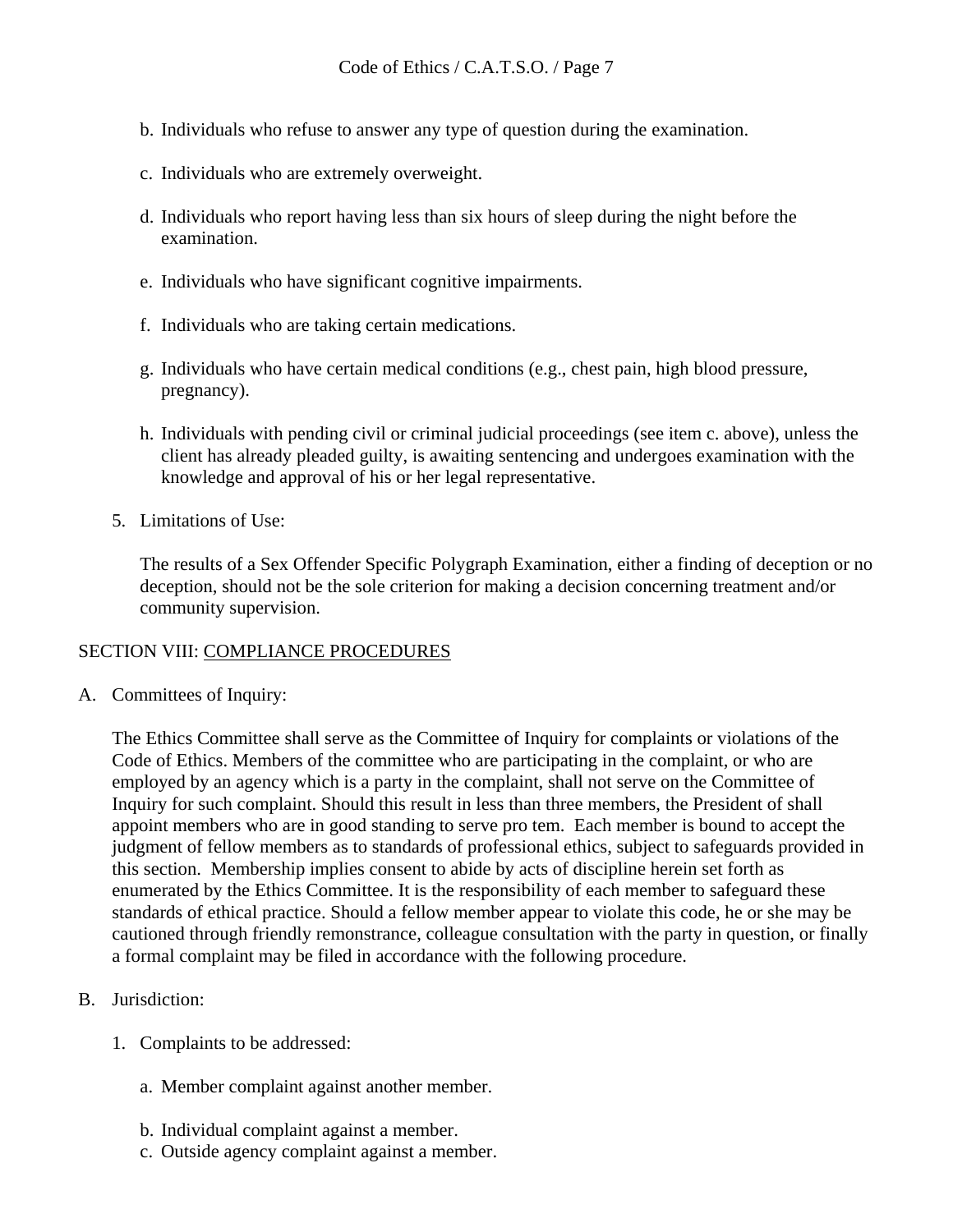- 2. Complaints which shall not be addressed:
	- a. Anonymous complaints.
	- b. Disputes over fees for service.
	- c. Complaints against individuals or agencies who are not members.
- C. Accepting the Complaint:
	- 1. Complaint of unethical practice shall be submitted in writing to the Chair of the Committee of Inquiry. A copy of the complaint shall be furnished to the person or persons against whom it is directed, and to all members of the Committee of Inquiry.
	- 2. If after reviewing a formal Declaration of Complaint the Committee of Inquiry finds that the complaint has been incorrectly executed or that additional information is required, the Declaration of Complaint may be returned to the complainant for revision or a written request sent to the complainant for further information. The relevant time limits may be adjusted accordingly.
- D. Criteria for accepting a complaint: The Committee of Inquiry shall accept a complaint if:
	- 1. The alleged unethical behavior complained about came to the complainant's attention no more than one (1) year prior to the date the substance of the complaint was first made known to the Committee of Inquiry. An exception to this limit may be granted by the Committee of Inquiry.
	- 2. The complainant has personal knowledge of the alleged behavior complained about or is in a position to supply relevant, reliable testimony or other evidence on the subject.
	- 3. The complainant is willing to give testimony.
	- 4. The complainant agrees to furnish additional data and to maintain the confidentiality of the proceedings of the committee. The Committee of Inquiry may, at its own discretion, terminate its inquiry procedure at any stage if the complainant fails to comply with these conditions.
	- 5. The Right of Appeal: The Committee's decision to accept or not to accept a complaint may be appealed.
- E. Investigating a Complaint
	- 1. Should the Committee of Inquiry decide to pursue the complaint, it shall notify the charged party (parties) in writing.
	- 2. The investigation may include hearings and/or site visit(s) to investigate the complaint.
	- 3. The charged party (parties) shall have free access to all charges and evidence cited against him/her, and full freedom to defend him/herself before the Committee of Inquiry.
	- 4. Hearing: The purpose of a hearing is to determine the facts and decide whether such facts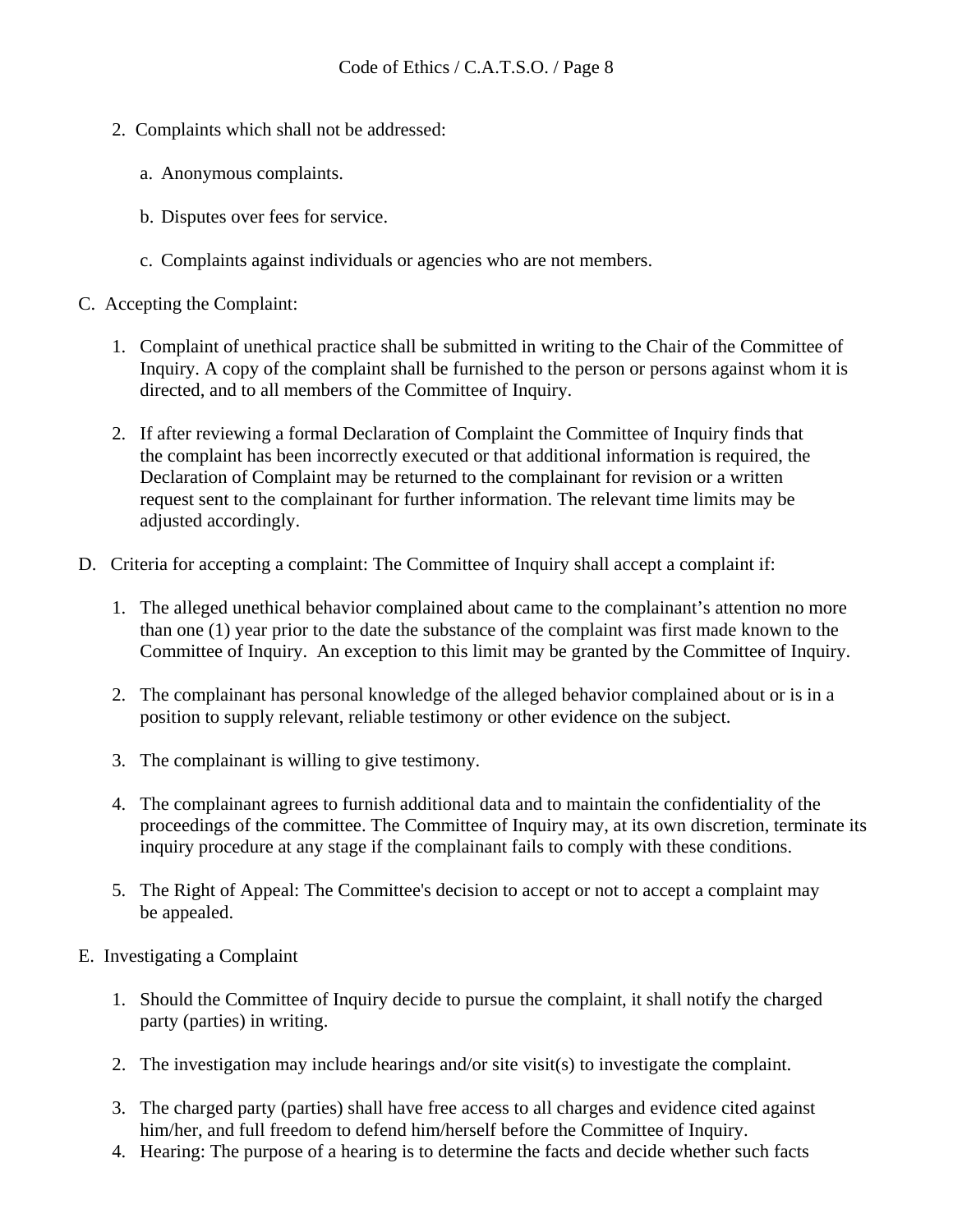constitute a violation of the Code of Ethics or a violation of personnel standards of the right of members to take professional action on behalf of clients.

Hearings and/or site visits to investigate a complaint shall adhere to the following guide lines:

a. All parties to the complaint shall be notified in writing of:

- (i.) The members of the committee who will conduct the hearing.
- (ii.) The time, place, and other arrangements for the hearing.
- (iii.) The scope of the hearing by a clear statement of the allegations to be heard.
- (iv.) Their right to present witnesses.
- b. Respondent's Comment: The respondent shall be requested to present a written statement outlining his/her view of the situation or conduct complained about to enable the committee to prepare for the hearing. This document shall be submitted to the Chair of the Committee 10 calendar days prior to the hearing date. A copy of the respondent's statement shall be sent to the complainant by the respondent.
- c. Hearing Sessions: Sessions of the hearing shall be called by the Committee of Inquiry. Although the complainant and respondent shall be notified of and be requested to be present at all sessions, the hearing may proceed whether or not they are present, at the Committee's discretion. At least three members of the Committee of Inquiry shall be present at each session.
- d. Time of Hearing: The Hearing shall commence as soon as possible after the decision to accept the complaint. If additional sessions are required, they shall be held as soon as possible. Hearings should be completed within sixty days of the acceptance of the complaint. If additional sessions are required, they shall be held as soon as possible. Hearings should be completed within sixty days of acceptance of the complaint. The report shall be completed within forty-five days of the conclusion of the hearings.
- e. Representation at the Hearing: The complainant and/or respondent may seek advice from any person, including an attorney, but may not be represented by counsel at the hearings of the Committee or its representatives. Either party may bring to the committee hearings one advocate to aid them in the presentation of their case.
- f. Responsibility of the Committee: The Committee of Inquiry shall have the responsibility to question the complainant and respondent and their witnesses and to examine documentary evidence in the course of the hearing to ascertain relevant facts. Should the testimony and documentary evidence fail to provide adequate information on which to base a decision, the committee shall request either the complainant or respondent or both to provide additional information. If either is unable to do so, the committee with notice to both parties, shall call additional witnesses or request access to pertinent documents.
- g. Responsibility of the Complainant and Respondent and Witnesses: The Complainant and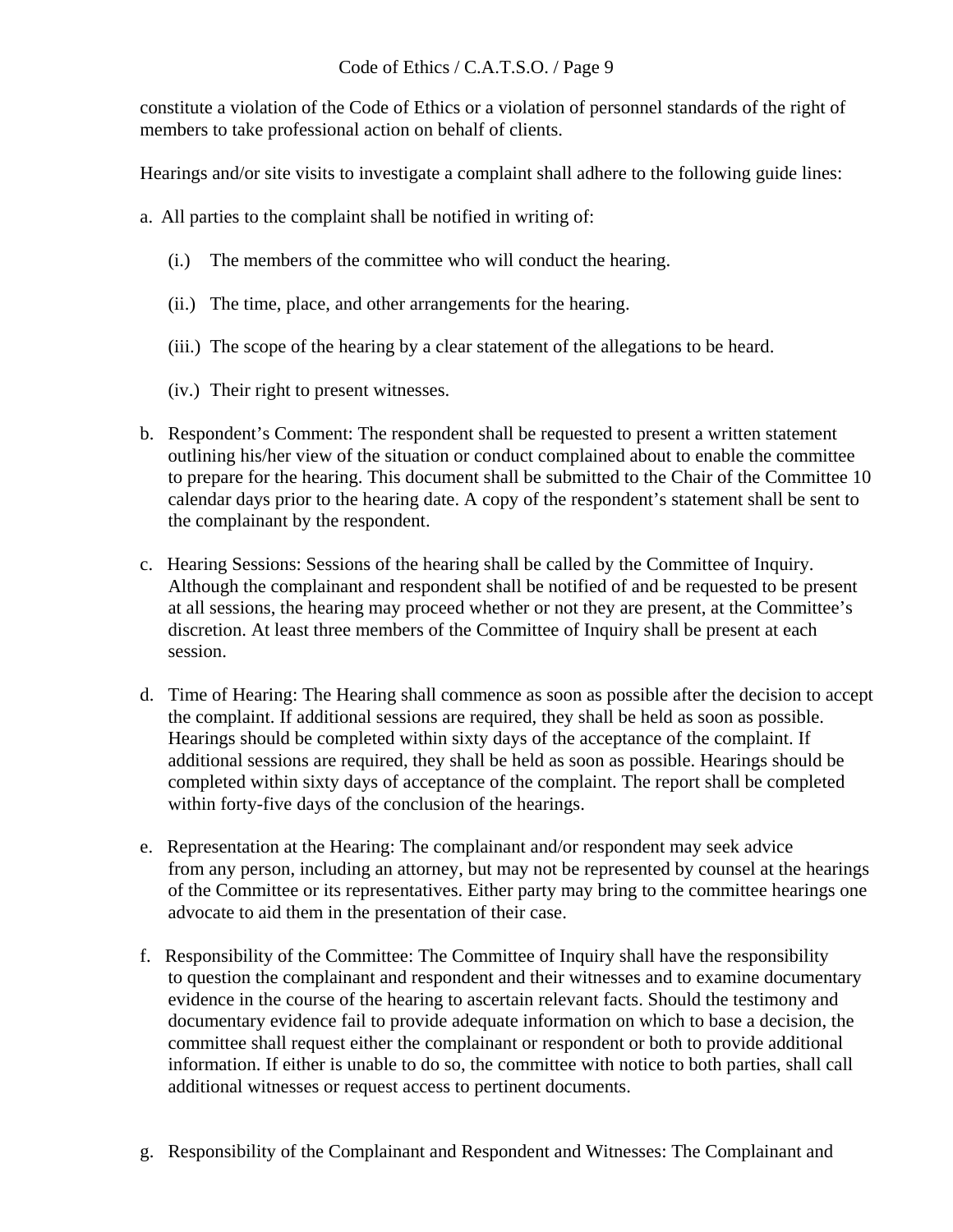respondent shall present at the hearing all information relevant to the complaint. They may also present pertinent documents or oral testimony of individuals who have knowledge of the situation giving rise to the complaint. The parties may be required by the committee to provide, in the number needed by the committee, copies of any document they wish to present. The complainant and respondent shall have the right to be present when witnesses called by the committee are heard and to question them they shall be given the right to inspect documents examined by the committee and when feasible, shall receive copies of such documents.

- h. Use of Written Testimony: If either the complainant or respondent is unable to appear, the Committee of Inquiry may, with the consent of both, accept written statements in lieu of oral testimony, provided that each receives a copy of the other's statements and has an opportunity for rebuttal.
- 5. Following the hearing, the Committee of Inquiry shall meet in a closed session to determine whether a violation of the ethical standards has occurred, \*\*\*\*\*\*\*\*\*\*\*\*\*\*\*\*\*\*\*\*\*\*\*\*.
- F. Dispositions and Recommendations

## 1. The

- a. The Committee of Inquiry may reject the complaint based on:
	- (i.) Lack of sufficient evidence to support complaint.
	- (ii.) Incorrect application of ethical standards.
- b. Should the Committee of Inquiry find the complaint to be valid, any of the following actions may be recommended:
	- (i.) Require the respondent to cease and desist the challenged conduct.
	- (ii.) Reprimand or censure the respondent.
	- (iii.) Require that the respondent accept supervision.
	- (iv.) Require that the respondent seek rehabilitation, educational training, or psychotherapy.
	- (v.) Place the respondent on probation.
	- (vi.) Refer the matter to a relevant state or regional association and/or board of examiners.
- 2. The respondent shall have thirty days after notification to respond, in writing, to the Committee's determination.
- 3. If, within thirty days of receipt, the respondent accepts the Committee's determination, the Committee shall notify the complainant that the matter has been resolved through disposition within the Committee and including the principle(s) violated and the rationale for the Committee's decisions.